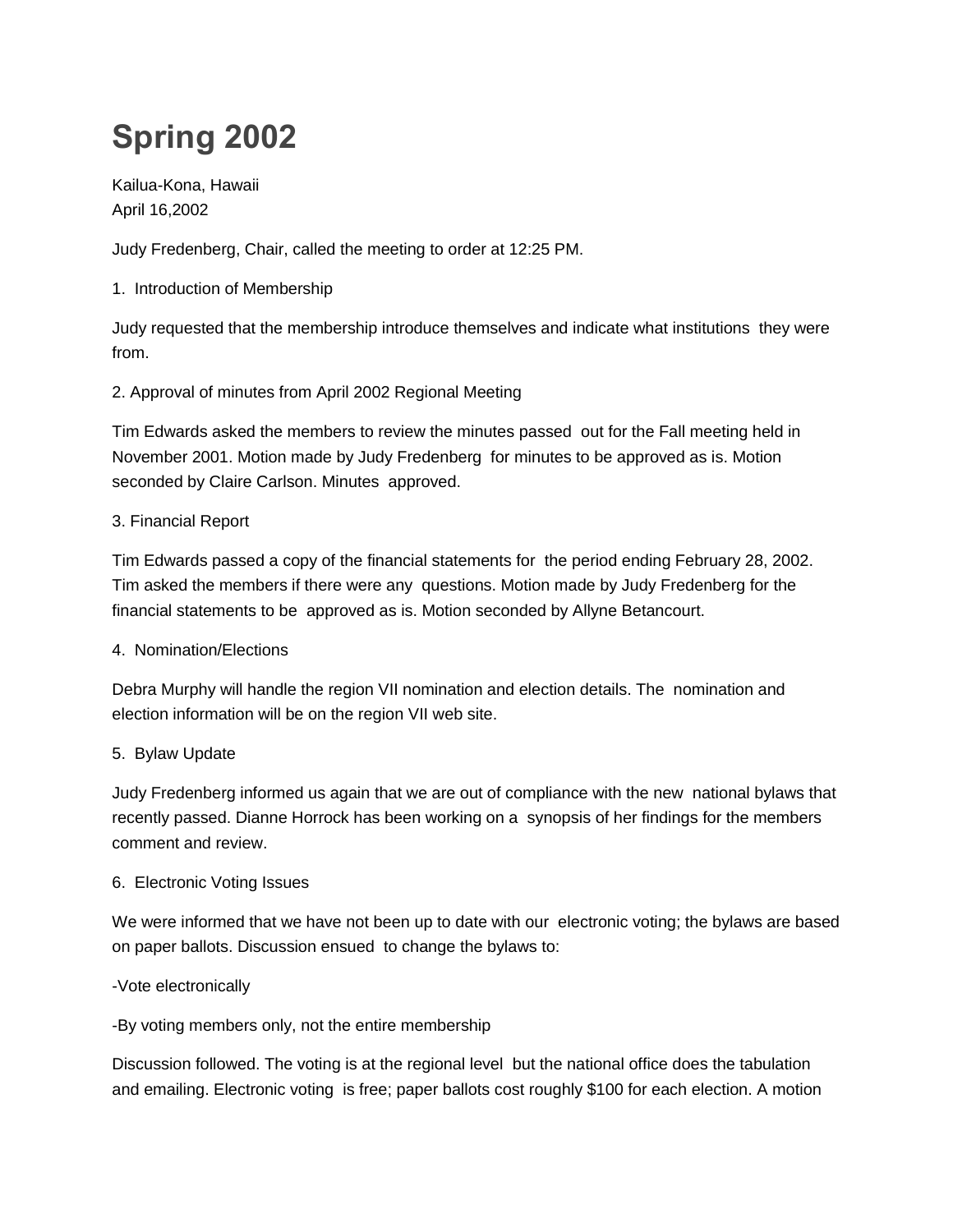was made by Debra Murphy that for 2003 (Fall 2002 voting), electronic voting be used. Ted Mordhorst seconded motion. Motion was passed by voice vote. Kathi Delehoy made a motion to include in the voting process, only the voting members, not the entire membership. Debra Murphy seconded the motion. Motion was passed by voice vote.

## 7. Travel Award Criteria

Travel award criteria will go out in August. Criteria changes will be done through the travel award criteria committee. Suggested changes to the travel award criteria:

- Never attended a national meeting before
- They do not have to be a current NCURA member
- Their institution pays the difference in costs

Discussion ensued; should the award be for just new members, what if they have been to a regional meeting, and how do they share their award information with their home institution. It is important for the membership to know the criteria. It should be posted on our web site.

Usually six people apply for the award.

#### 8. New Committees

Nomination and Election Committee - Debra Murphy, Denise Wallen, Carmen Morales

9. Regional Travel Award

Last years regional travel Award went to Jacquie Bernard of the University of Utah not Utah State University.

#### 10. Committees Reports

NCURA Board - Brain Farmer; no report. Brian Farmer was not in attendance. John Case covered the board information during his Monday lunch meeting.

Nominating and Leadership Development Committee - Carey Conover; no report. Carey Conover was not in attendance.

COMS (Communications and Membership Services) - Bo Bogdanski Committee was discontinued on 12/31/01.

Neighborhood Community Advisory Committee - Denise Wallen Denise stepped down effective 03/31/02.

11. National Meeting